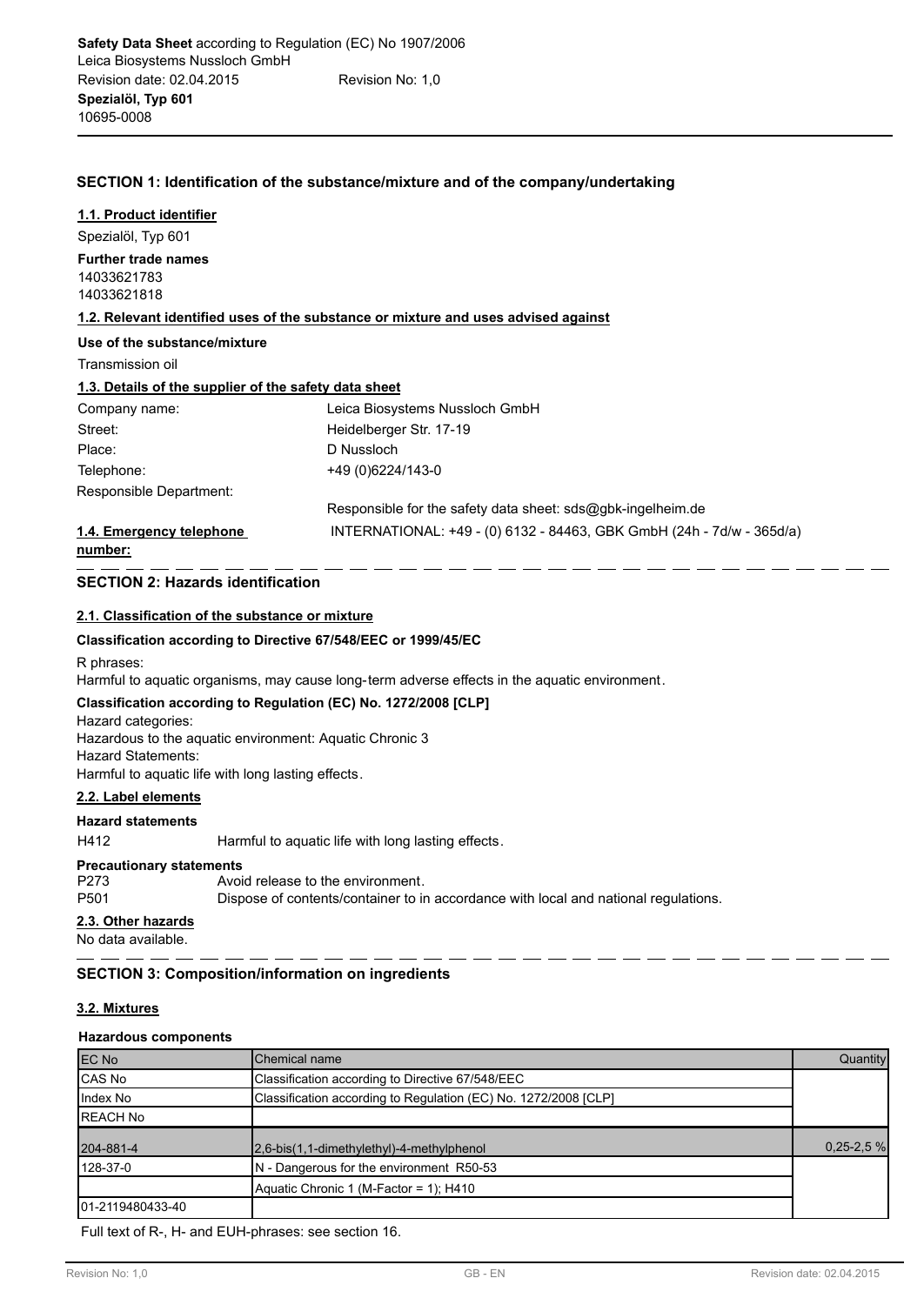#### **SECTION 4: First aid measures**

#### **4.1. Description of first aid measures**

#### **General information**

Remove contaminated soaked clothing immediately. If threatening unconsciousness, position and transport in recovery position. In case of breathing difficulties give oxygen.

#### **After inhalation**

Ensure of fresh air.

In the event of persistent symptoms receive medical treatment.

## **After contact with skin**

In case of contact with skin wash off with soap and water. Remove contaminated soaked clothing immediately. In case of irritation consult a physician.

#### **After contact with eyes**

Immediately wash with copious amounts of water for at least 15 minutes. Remove contact lens. Summon a doctor immediately.

#### **After ingestion**

Do not induce vomiting. Summon a doctor immediately.

#### **4.2. Most important symptoms and effects, both acute and delayed**

No data available.

#### **4.3. Indication of any immediate medical attention and special treatment needed**

Treat symptoms.

## **SECTION 5: Firefighting measures**

## **5.1. Extinguishing media**

#### **Suitable extinguishing media**

Fire-extinguishing activities according to surrounding.

## **5.2. Special hazards arising from the substance or mixture**

Fire or intense heat may cause violent rupture of packages. Fire may produce: Carbon monoxide (CO), carbon dioxide (CO2) and nitrogen oxides (NOx). Sulphur dioxide (SO2)

## **5.3. Advice for firefighters**

Remove persons to safety.

## **Additional information**

Do not release chemically contaminated water into drains, soil or surface waters. Sufficient measures must be taken to retain water used for extinguishing. Cool containers at risk with water spray jet.

## **SECTION 6: Accidental release measures**

#### **6.1. Personal precautions, protective equipment and emergency procedures**

Do not inhale the spray mist and vapours. Ensure adequate ventilation. Remove persons to safety.

### **6.2. Environmental precautions**

Do not discharge into the drains or bodies of water. Prevent spread over a wide area (e.g. by containment or oil barriers). Do not discharge into the subsoil/soil.

## **6.3. Methods and material for containment and cleaning up**

Take up with absorbent material.

After taking up the material dispose according to regulation. Send in suitable containers for recovery or disposal.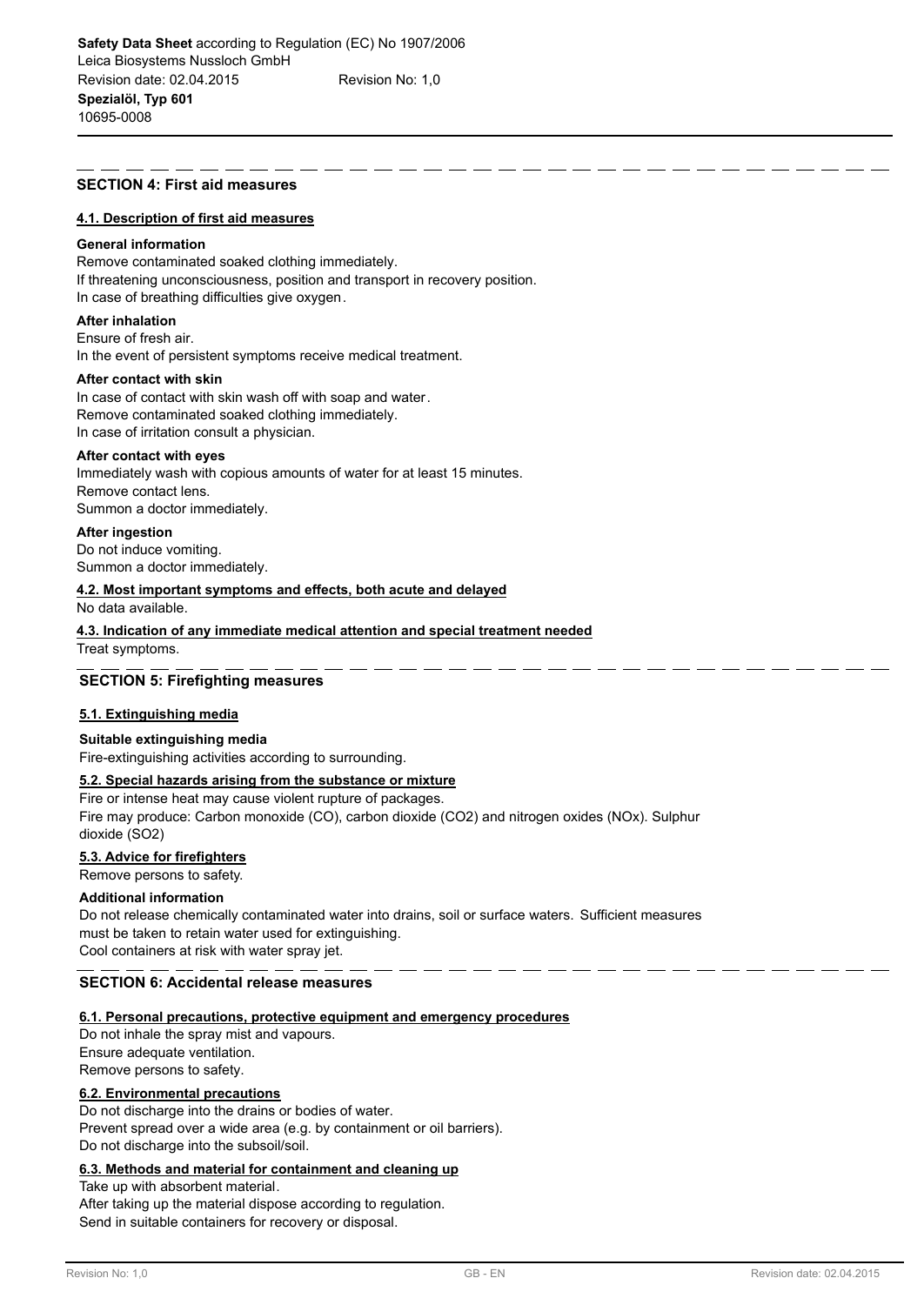When larger quantities are released during incidents or due to other anomalies:

### **6.4. Reference to other sections**

Information for personal protective equipment look up chapter 8. Information for disposal see section 13.

## **SECTION 7: Handling and storage**

## **7.1. Precautions for safe handling**

#### **Advice on safe handling**

Use personal protective clothing. Avoid contact with skin, eyes and clothing. When using do not eat, drink or smoke.

## **Advice on protection against fire and explosion**

Keep away from sources of ignition - No smoking.

## **7.2. Conditions for safe storage, including any incompatibilities**

**Requirements for storage rooms and vessels**

Protect from heat and direct solar radiation.

## **Further information on storage conditions**

Store closed container at a cool and aired place.

## **7.3. Specific end use(s)**

No data available.

## **SECTION 8: Exposure controls/personal protection**

## **8.1. Control parameters**

## **Exposure limits (EH40)**

| l CAS No   | Substance                  | ppm | mq/m <sup>3</sup> | fibres/mll | Category      | Origin |
|------------|----------------------------|-----|-------------------|------------|---------------|--------|
| l 128-37-0 | 2,6-Di-tert-butyl-p-cresol |     | 10 <sup>1</sup>   |            | TWA (8 h)     | WEL    |
|            |                            |     |                   |            | STEL (15 min) | WEL    |

## **Additional advice on limit values**

No data available.

## **8.2. Exposure controls**

## **Protective and hygiene measures**

At work do not eat, drink, smoke or take drugs.

Remove and wash contaminated clothing before re-use.

## **Eye/face protection**

Safety goggles (EN 166).

## **Hand protection**

Glove material must be impermeable and resistant against product / substance / preparation. Gloves material should comply with breakthrough times, permeation rates, and degradation. Requirements can vary as a function of the use. Therefore it is necessary to adhere additionally to the recommendations given by the manufacturer of protective gloves.

#### **Skin protection**

Use personal protective clothing.

#### **Respiratory protection**

Breathing apparatus in the event of aerosol or mist formation.

#### **Environmental exposure controls**

Handle in accordance with good industrial hygiene and safety practices.

## **SECTION 9: Physical and chemical properties**

#### **9.1. Information on basic physical and chemical properties**

| Physical state: | Liguid |
|-----------------|--------|
| Colour:         | Yellow |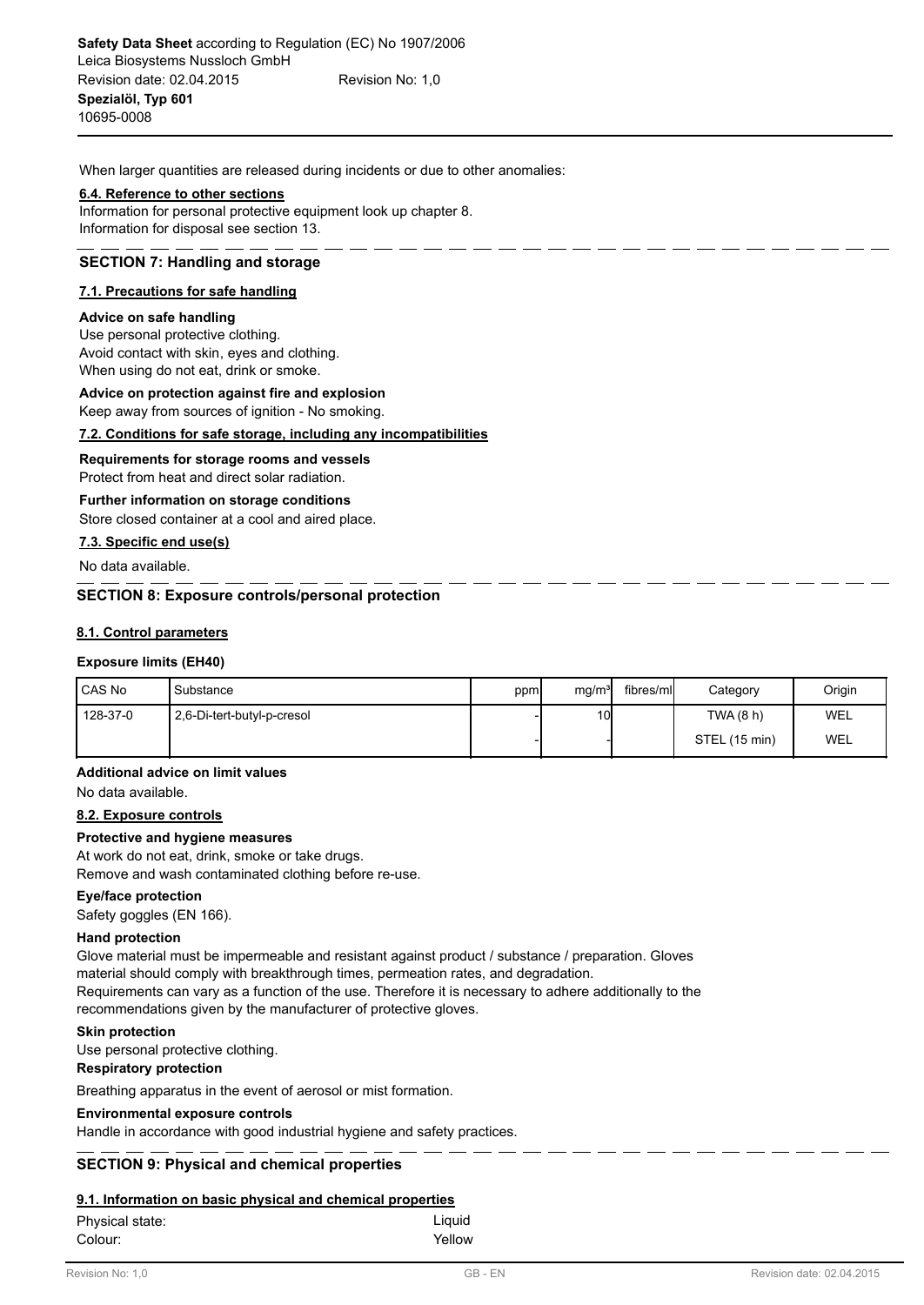| Odour:                                                                   | characteristic                                   |  |
|--------------------------------------------------------------------------|--------------------------------------------------|--|
| pH-Value:                                                                | n.a.                                             |  |
| Changes in the physical state                                            |                                                  |  |
| Melting point:                                                           | n.a.                                             |  |
| Initial boiling point and boiling range:                                 | n.a.                                             |  |
| Flash point:                                                             | 200 °C                                           |  |
| Lower explosion limits:                                                  | n.a.                                             |  |
| Upper explosion limits:                                                  | n.a.                                             |  |
| Density (at 20 $°C$ ):<br>Viscosity / kinematic:<br>(at 40 $^{\circ}$ C) | $0,92$ g/cm <sup>3</sup><br>$12 \text{ mm}^2$ /s |  |
| 0.2. Other information                                                   |                                                  |  |

#### **9.2. Other information**

No data available.

## **SECTION 10: Stability and reactivity**

## **10.1. Reactivity**

No data available.

#### **10.2. Chemical stability**

Chemically stable.

## **10.3. Possibility of hazardous reactions**

Stable under normal conditions.

## **10.4. Conditions to avoid**

No data available.

## **10.5. Incompatible materials**

No data available.

#### **10.6. Hazardous decomposition products**

No decomposition if stored and applied as directed.

## **SECTION 11: Toxicological information**

### **11.1. Information on toxicological effects**

#### **Acute toxicity**

Based on available data, the classification criteria are not met. 2,6-bis(1,1-dimethylethyl)-4-methylphenol: LD50/oral/rat: > 2000 mg/kg LD50/dermal/rat:: 2930 mg/kg

### **Irritation and corrosivity**

Based on available data, the classification criteria are not met.

## **Sensitising effects**

Based on available data, the classification criteria are not met.

## **STOT-single exposure**

Based on available data, the classification criteria are not met. If aerosols/vapours are inhalated, a harmful effect to health cannot be excluded.

#### **Severe effects after repeated or prolonged exposure** Based on available data, the classification criteria are not met.

# **Carcinogenic/mutagenic/toxic effects for reproduction**

Based on available data, the classification criteria are not met.

## **Aspiration hazard**

Based on available data, the classification criteria are not met.

## **SECTION 12: Ecological information**

#### **12.1. Toxicity**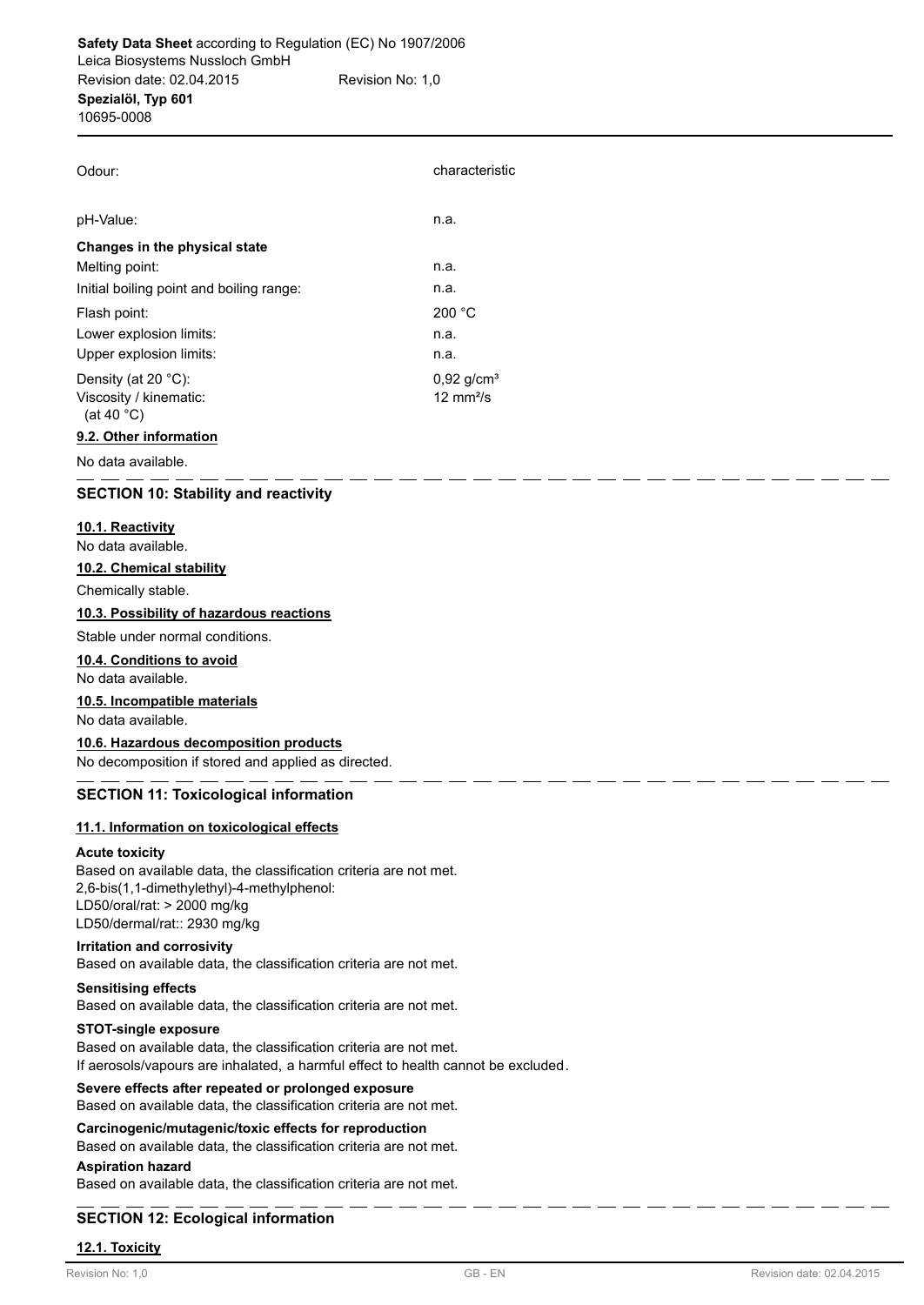2,6-bis(1,1-dimethylethyl)-4-methylphenol: EC50 (48h)/Daphnia: 0,386 mg/l LC50 (96h)/Fish: 0,464 mg/l

## **12.2. Persistence and degradability**

2,6-bis(1,1-dimethylethyl)-4-methylphenol: OECD(301C): 4,5%(28d)

#### **12.3. Bioaccumulative potential**

No data available.

## **12.4. Mobility in soil**

No data available.

## **12.5. Results of PBT and vPvB assessment**

No data available.

## **12.6. Other adverse effects**

No data available.

## **SECTION 13: Disposal considerations**

## **13.1. Waste treatment methods**

#### **Advice on disposal**

Disposal in accordance with local regulations.

## **Contaminated packaging**

Contaminated packaging should be emptied as far as possible and after appropriate cleansing may be taken for reuse.

## **SECTION 14: Transport information**

## **Land transport (ADR/RID); Marine transport (IMDG); Air transport (ICAO); Inland waterways transport (ADN)**

#### **14.1. UN number:**

No hazardous material as defined by the transport regulations.

#### **14.2. UN proper shipping name:**

No hazardous material as defined by the transport regulations.

#### **14.3. Transport hazard class(es):**

No hazardous material as defined by the transport regulations.

#### **14.4. Packing group:**

No hazardous material as defined by the transport regulations.

#### **14.5. Environmental hazards**

No hazardous material as defined by the transport regulations.

## **14.6. Special precautions for user**

No hazardous material as defined by the transport regulations.

**14.7. Transport in bulk according to Annex II of MARPOL73/78 and the IBC Code**

No hazardous material as defined by the transport regulations.

## **SECTION 15: Regulatory information**

#### **15.1. Safety, health and environmental regulations/legislation specific for the substance or mixture**

#### **National regulatory information**

Water contaminating class (D): 2 - water contaminating

#### **15.2. Chemical safety assessment**

Chemical safety assessments for substances in this mixture were not carried out.

## **SECTION 16: Other information**

#### **Changes**

Changes in chapter: -